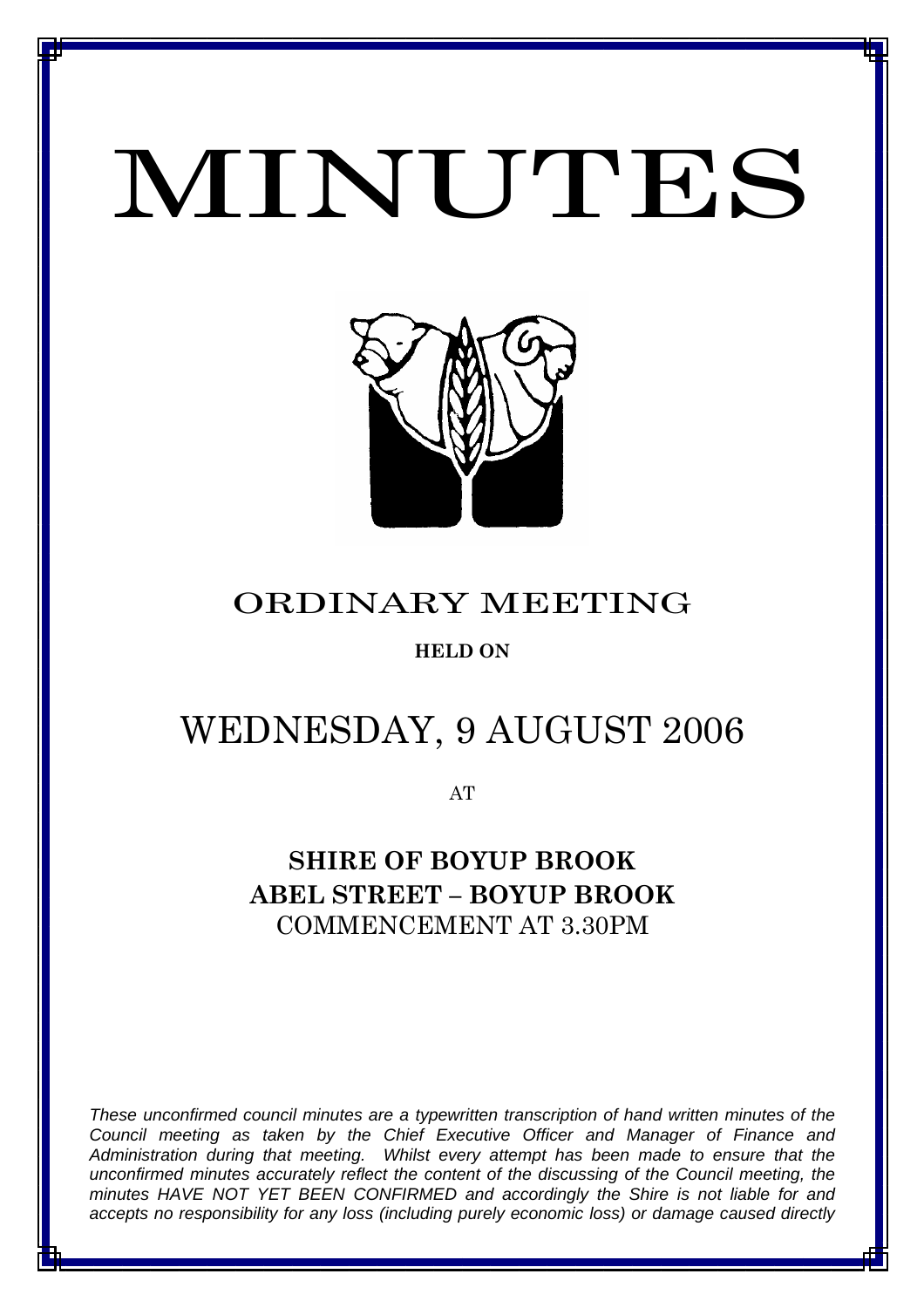*or indirectly to any person who relies upon the content of the unconfirmed minutes as being true and correct and acts or refrains from acting on reliance upon them.*

# TABLE OF CONTENTS

| 1              | RECORD OF ATTENDANCE/APOLOGIES/LEAVE OF ABSENCE PREVIOUSLY APPROVED 3                                                                                                                                                                                                                     |  |
|----------------|-------------------------------------------------------------------------------------------------------------------------------------------------------------------------------------------------------------------------------------------------------------------------------------------|--|
| $\mathbf{2}$   |                                                                                                                                                                                                                                                                                           |  |
| 3              |                                                                                                                                                                                                                                                                                           |  |
| 4              |                                                                                                                                                                                                                                                                                           |  |
| 5              |                                                                                                                                                                                                                                                                                           |  |
| 6              |                                                                                                                                                                                                                                                                                           |  |
| $\overline{7}$ |                                                                                                                                                                                                                                                                                           |  |
| 7.1            |                                                                                                                                                                                                                                                                                           |  |
|                | 7.1.1                                                                                                                                                                                                                                                                                     |  |
| 7.2            |                                                                                                                                                                                                                                                                                           |  |
|                | LOT 14 LEE STEERE DRIVE, BOYUP BROOK - PLANNING APPLICATION FOR AN ADDITIONAL SHED 7<br>7.2.1<br>LOT 451 AND PT. LOC 7398 JAYES ROAD, BOYUP BROOK - SUBDIVISION/AMALGAMATION<br>7.2.2<br>LOT 333 SHORT STREET, BOYUP BROOK - PLANNING APPLICATION FOR A STORAGE SHED/WORKSHOP  9<br>7.2.3 |  |
|                | 7.2.4<br>7.2.5                                                                                                                                                                                                                                                                            |  |
|                |                                                                                                                                                                                                                                                                                           |  |
|                | 7.3.1<br>7.3.2<br>7.3.3<br>CENTRAL GREAT SOUTHERN SALT LAND RECOVERY COMMITTEE - DONATION REQUEST  14<br>7.3.4<br>7.3.5                                                                                                                                                                   |  |
| 8.             |                                                                                                                                                                                                                                                                                           |  |
| 9.             |                                                                                                                                                                                                                                                                                           |  |
|                | 10. URGENT BUSINESS - BY APPROVAL OF THE PRESIDENT OR A MAJORITY OF COUNCILLORS PRESENT                                                                                                                                                                                                   |  |
|                |                                                                                                                                                                                                                                                                                           |  |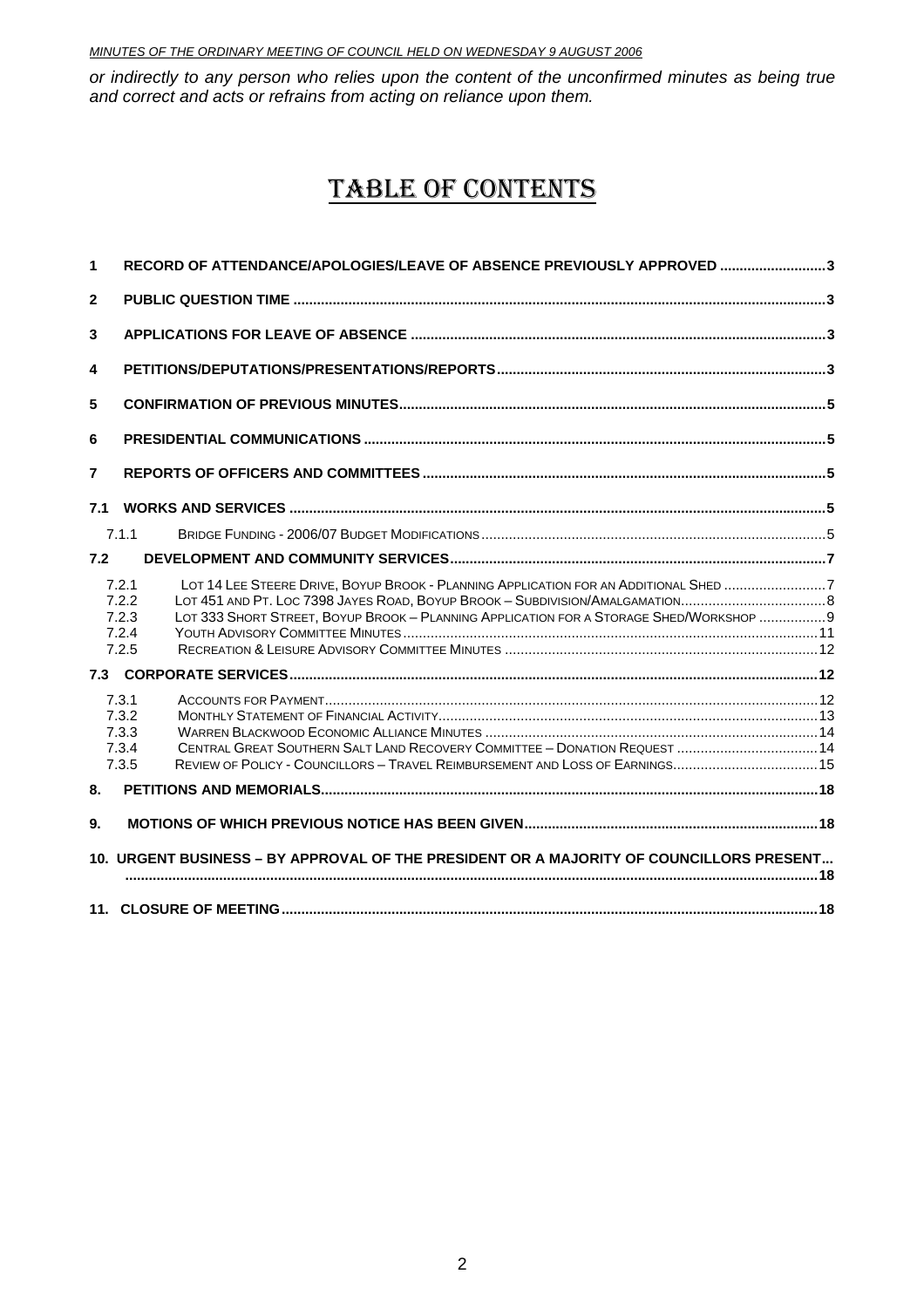#### <span id="page-2-0"></span>**1 RECORD OF ATTENDANCE/APOLOGIES/LEAVE OF ABSENCE PREVIOUSLY APPROVED**

#### 1.1 Attendance

Cr T Ginnane – Shire President Cr S Broadhurst Cr R Downing Cr J Florey Cr M Martin Cr K Moir Cr T Oversby Cr A Piper

Mr W Pearce – Chief Executive Officer Mr K Jones – Manager of Finance and Administration Mr J Eddy – Manager of Works and Services

#### 1.2 Apologies

Cr P Marshall

## **2 PUBLIC QUESTION TIME**

2.1 Response to Previous Public Questions Taken on Notice

Nil

2.2 Public Question Time

Nil

## **3 APPLICATIONS FOR LEAVE OF ABSENCE**

Nil

#### **4 PETITIONS/DEPUTATIONS/PRESENTATIONS/REPORTS**

#### **Cr Shirley Broadhurst - BRVMA**

Information is drawn and quoted from the Report by the President, being Mr Ian Baxter; JP; M Inst S.M.M.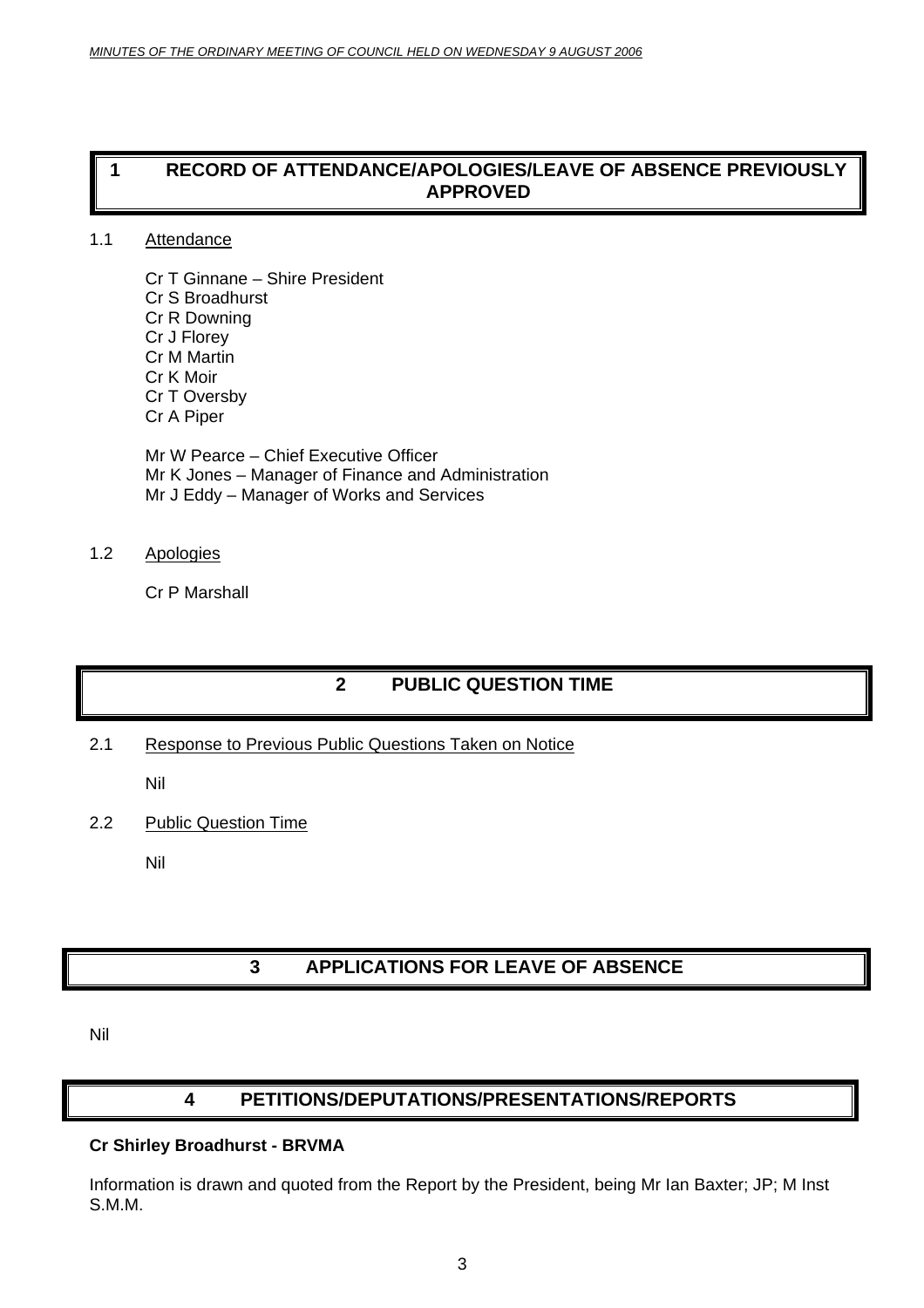" Thanks must be expressed to the four Shire Councils within the Blackwood River Valley for their ongoing funding and letters of support. These being Boyup Brook, Bridgetown/Greenbushes, Donnybrook/Balingup and Nannup as our 'Corporate Sponsors, if you like, since its inception some 20 years ago. Thanks also to the West Arthur Shire in regards to Darkan's funding contribution."

An update and follow up on action plans from the last year's achievements and 'ongoing' items include:-

BRAND WA SIGNAGE: ' 'Welcome to BRV' signage installed on all major arterial roads leading in to the Valley. Currently funding is being sourced for an additional two signs for the Boyup Brook/Cranbrook Road and Mowen Road connecting Nannup and Margaret River.

BRVMA BRAND WA CORPORATE LOGO: All members of the BRVMA are to be encouraged to extend the use of the BRV Brand WA logo into their own promotional material to expand recognition of the Valley as a region of interest.

INLAND LOOP route: Directional signage is required for this route and the Murray Shire Council has been approached to contribute to this, for directing visitors to the Dandalup Dam complex. More signage will be pursued with other entities.

INLAND LOOP BROCHURE:follow up reprint of 'Inland Loop Brochure' with an anticipated contribution from the Peel Development Commission of \$5000.00 and a distribution package with the RAC Magazine. Recognition has been tendered from the Murray Shire Council on this publication's significance in drawing much-needed Tourism dollars into their region.

TRAILS AUDIT: A publication for a Suite of Trails in the BRV was instigated by the BRVMA with a contribution of \$500 and progressed by a Nannup Shire Council sponsored committee. Still coming to fruition, this will hopefully be ready for publicaton during the next 12 months.

WEBSITE: Presently listed as No 1 on the Google search engine, an absolute credit and feat of achievement by Jeff Osborne for NO financial remuneration. The site is still under construction and will become available to all BRVMA membership holders as link option.

STRATEGIC MARKETING PLAN: Planning is to be continued to determine the POSITIONING and SUSTAINABILITY for our Association in the years to follow.

REGIONAL ACHIEVERS AWARD: The submission by Mike Tomlinson CDEO of Boyup Brook must be applauded for its content. The BRVMA only just missed out from being selected as one of the top ten winners. We were  $12<sup>th</sup>$  from over 150 submissions.

BLACKWOOD RIVER VALLEY BOOKLET: This is our latest project having been in the pipeline for several months (another of Wally Hales' dreams). We have commissioned Fleur Mead, a graphic designer from Boyup Brook to pull this together and once that is achieved the search for funding will begin.

MEMBERSHIP PACKAGE FOR THE BRVMA: this should be available for distribution shortly to provide information to members on the benefits available for a \$10.00 annual fee. Advantages will include reduced brochure racking fees in BRVMA Tourist Centres and free links from the BRVMA Website.

"I personally see that the sustainability of the BRVMA can best be ensured by reaching an agreement (MOU) regarding a 3 year funding package from the four Shires" and Baxter

#### Conclusion by Cr S Broadhurst

Having instigated this body 20 years ago the four Shires have recognized the essential Role that Regional Organisations have to play in the sustainability of our communities and BRVMA has vindicated its existence with real 'runs on the board' to the benefit of the whole Valley.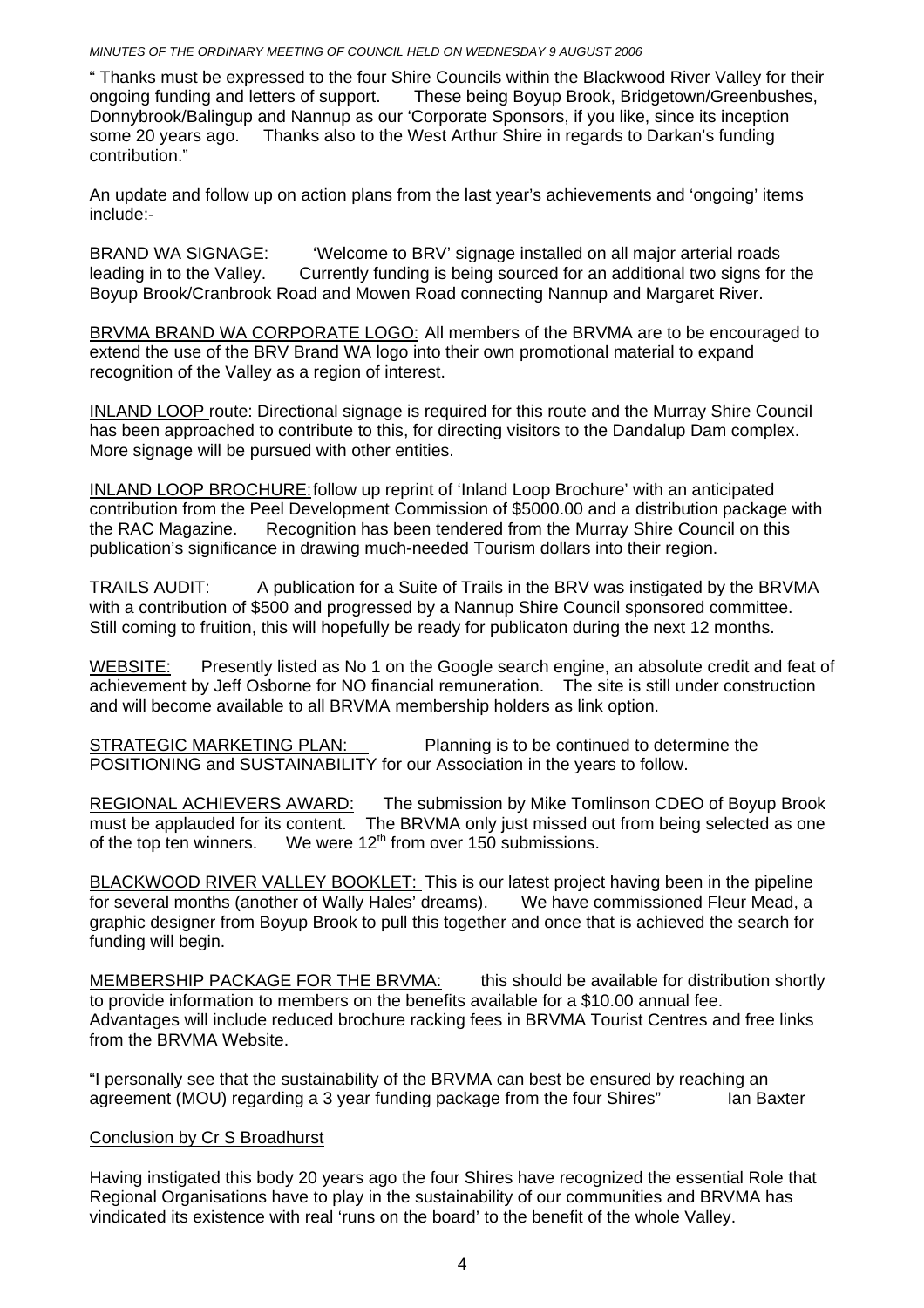<span id="page-4-0"></span>BRVMA is justifiably proud of the contribution that they have made to the sustainability of Local Government in our Region.

Mr W Pearce departed the Chambers the time being 3.36pm.

Mr W Pearce re-entered the Chambers the time being 3.37pm.

#### **Cr Oversby – Attendance at the 2006 Local Government Week**

Cr Oversby gave an overview on the speakers at this year's Local Government Week. Generally the presentations were informative and the quality of the speakers was good.

## **5 CONFIRMATION OF PREVIOUS MINUTES**

5.1 Minutes of the Ordinary Meeting of the Council held on 20 July 2006.

**MOVED: Cr Downing SECONDED: Cr Oversby** 

**That the minutes of the previous Ordinary Meeting of the Council held on 20 July 2006, be confirmed as an accurate record.** 

**CARRIED 8/0** 

### **6 PRESIDENTIAL COMMUNICATIONS**

## **7 REPORTS OF OFFICERS AND COMMITTEES**

#### **7.1 WORKS AND SERVICES**

#### 7.1.1 Bridge Funding - 2006/07 Budget Modifications

*Location: Reporting Officer: John Eddy Date Report Written: 01 August 2006 File: FM/9/005 Appendices*: -

*Proponent: Shire of Boyup Brook* 

*Enabling Legislation: Local Government Act 1995* 

#### **BACKGROUND:**

An allocation of income for bridge funding has been placed in the 2006/07 Budget in error.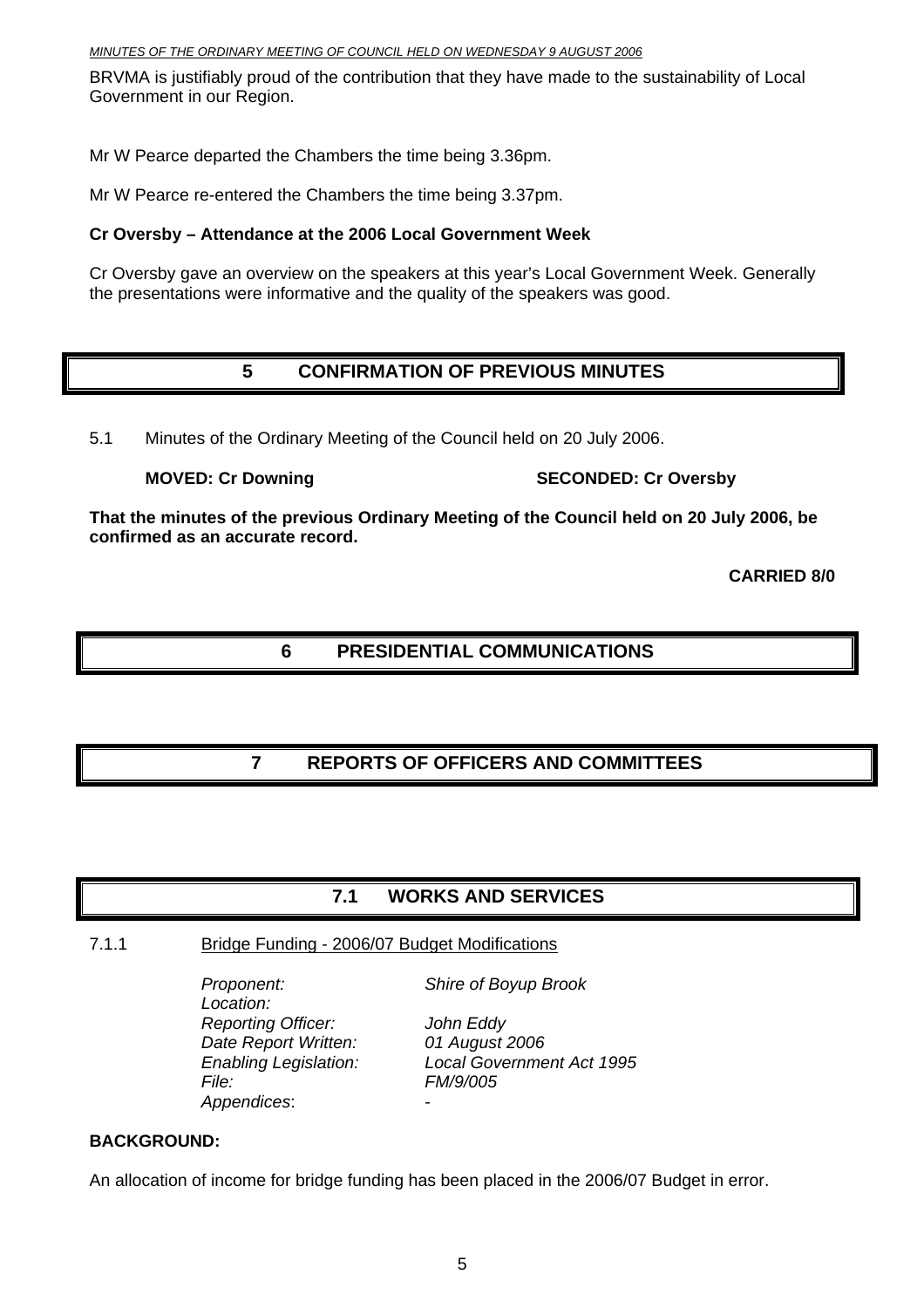It is necessary to re-consider the allocation of expenditure areas in the budget to compensate for this reduction of income.

#### **DETAIL:**

Schedule 12 of the Operating Statement Budget provides for \$50,000 in income, being line item I121030 – Bridge 270 Emergency Grant. This income will not be realised.

The Department of Housing and Works (formerly Homeswest) has recently confirmed that the Lions Aged Accommodation Project will be funded in 2007/08. The Council has budgeted \$41,085 in Schedule 8 in the current financial year as a contribution towards the project. \$17,000 is reserve funded leaving \$24,085 that does not need to be expended this year.

A further \$25,915 could be deducted from the Dinninup East Road project (\$49,323) under the Capital Works Program.

The Roads to Recovery funds can be used to 'top-up' the Dinninup East Road project by \$25,915 by reducing by the same amount the expenditure for the 'North Boyup Road 2<sup>ND</sup> coat reseal and Arthur River Road edging', budgeted at \$90,000 in the capital works programme.

In other words, reduce the funding for this line item by \$25,915 from \$90,000 to \$64,085 and the balance to fund the Dinninup East Road as a Roads to Recovery project.

There are of course other options to alleviate the shortfall. These would be a matter of cutting projects and/or services within the budget to the value of \$50,000.

#### **COMMENT:**

It is suggested that the Council accommodate the shortfall of funding as suggested above.

#### **MOVED: Cr Downing SECONDED: Cr Martin**

**That the Council by ABSOLUTE MAJORITY amends the 2006/07 Budget as follows:-** 

- **i. line item 'E083010 Site Works Aged Units \$41,084.65' in Schedule 8 of the Operating Expenditure Budget be reduced to \$0;**
- **ii. line item 'I121030 Bridge 270 Emergency Grant \$50,000' in Schedule 12 of the Operating Expenditure Budget be reduced to \$0;**
- iii. line item 'RTR North Boyup Brook Road 2<sup>nd</sup> coat Seal \$90,000' of the Capital **Works Programme be reduced by \$25,915 to \$64,085;**
- **iv. new line item 'RTR Dinninup East Road \$25,915' added to the Capital Works Programme;**
- **v. line item 'Dinninup Road East \$49,323' of the Capital Works Programme be reduced by \$25,915 to \$23,408;**
- **vi. line item 'Aged Accommodation Reserve' in Schedule 15 budgeting for a transfer of \$17,000 from the reserve to general revenue to be reduced to \$0 leaving a closing balance of \$17,680 at 30 June 2007.**

**CARRIED 8/0**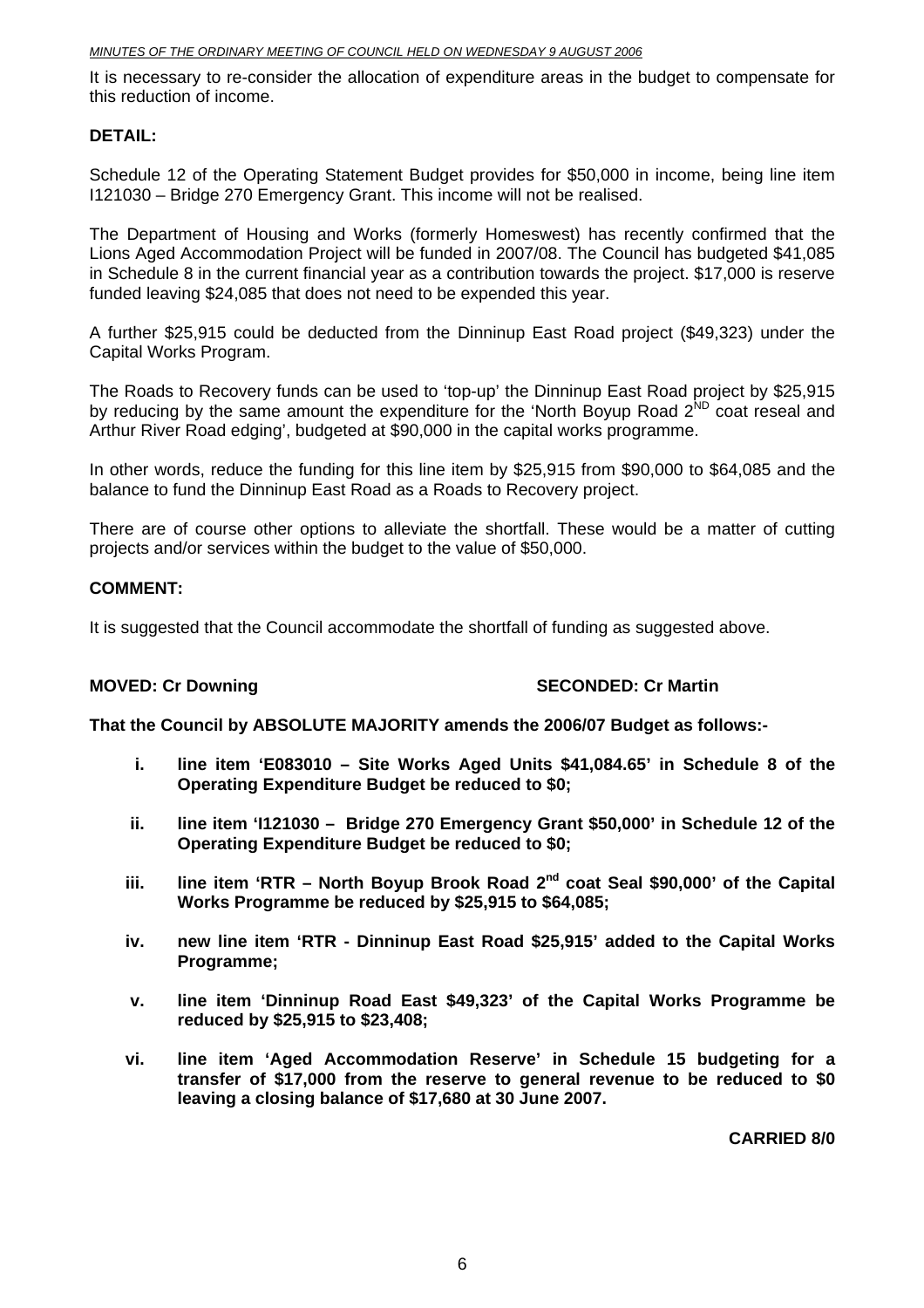### **7.2 DEVELOPMENT AND COMMUNITY SERVICES**

<span id="page-6-0"></span>7.2.1 Lot 14 Lee Steere Drive, Boyup Brook - Planning Application for an Additional Shed

 *Proponent: E Jasen Reporting Officer: Date Report Written: 01 August 2006 File: AS 977 Appendices*: *1.1 Plans* 

*Location: Lot 14 Lee Steere Drive, Boyup Brook Enabling Legislation: Town Planning Scheme No 2* 

#### **BACKGROUND:**

The proponent is seeking approval for an additional shed to be located at Lot 14 Lee Steere Drive, Boyup Brook.

The proponent has forwarded all the relevant details to support the application as required by the Shire's Town Planning Scheme No 2.

Plans are laid on the table and circulated (refer to appendix 1.1).

#### **DETAIL:**

The property is zoned 'special rural' and has an area of 3.6ha.

There is an existing shed 108  $m^2$  in area on site.

The proposed shed will be 72 m<sup>2</sup> in area and used for storage general household items, a boat and tractor. No commercial activities will take place in the shed.

The Council's "Outbuilding" policy states in part:-

#### *'Objective*

To determine requirements relating to the construction of outbuildings.

#### *Statement*

#### MAXIMUM DIMENSIONS

Maximum permissible outbuilding area dimensions will be as follows: -

| Zone                                             | Maximum individual<br>outbuilding area $(m^2)$ | Maximum total<br>outbuilding area<br>(m $^{2}$ | Maximum height<br>(m) |
|--------------------------------------------------|------------------------------------------------|------------------------------------------------|-----------------------|
| Residential/Urban<br>Blocks $1012m^2$ or<br>less | 56.4                                           | 75                                             | 3.0                   |
| Residential/Urban                                | 56.4                                           | 90                                             | 4.5                   |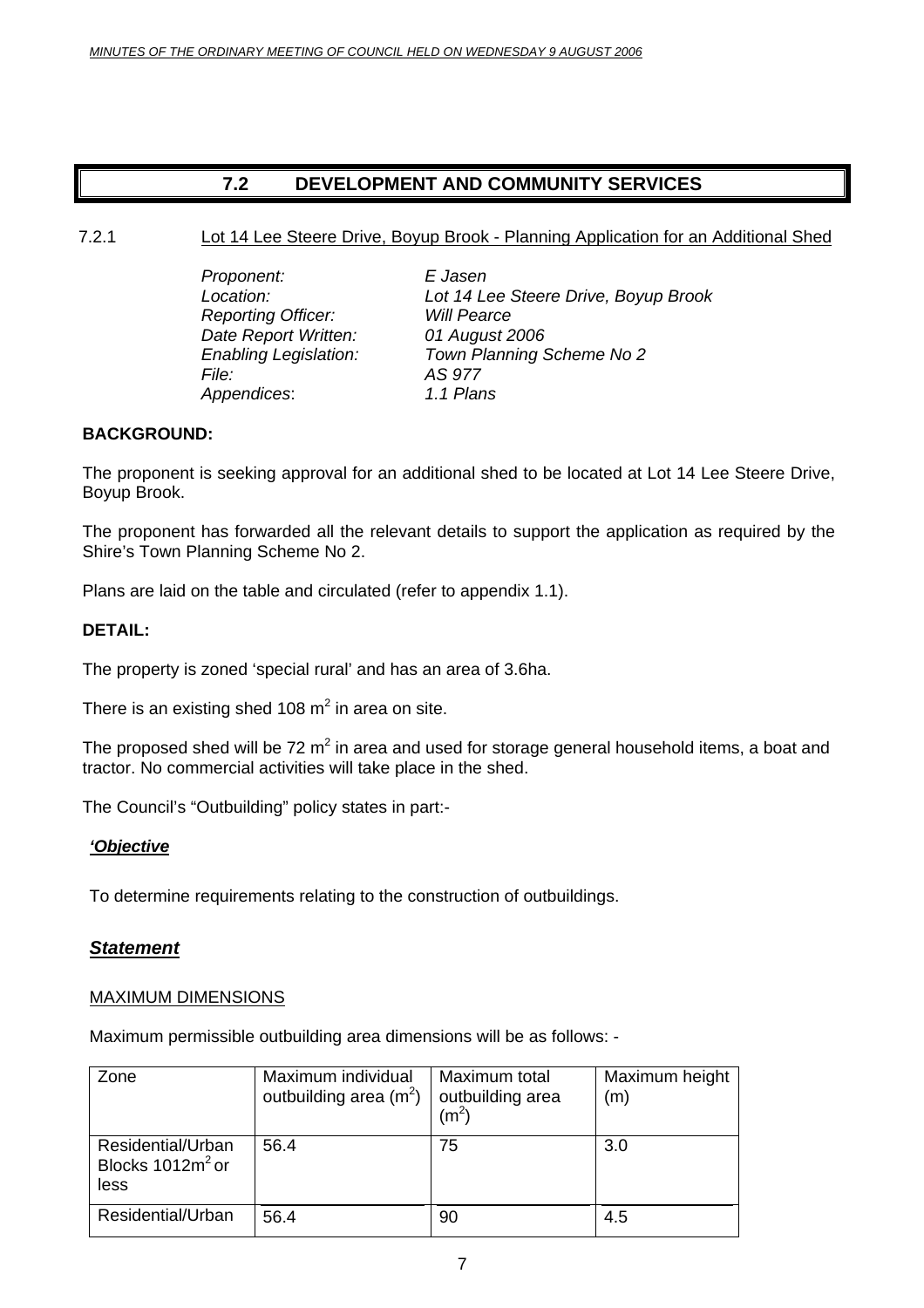<span id="page-7-0"></span>

| blocks greater than<br>1012 $m^2$ |                 |                 |                      |
|-----------------------------------|-----------------|-----------------|----------------------|
| <b>Special Rural</b>              | 108             | 108             | 4.5                  |
| Rural                             | No maximum area | No maximum area | No maximum<br>height |

Structures outside the domain of the standard set above shall be subject to a planning application for the Council to consider on its merits.'

#### **COMMENT:**

However, the Scheme does allow the Council some discretion to relax its standards eg. as prescribed in the above policy, under clause 3.6 should it be satisfied that:-

- *"(i) approval of the proposed development would be consistent with the orderly and proper planning of the district and the preservation of the amenity of the district;*
- *(ii) the non-compliance will not have any adverse effect upon the occupiers or users of the development of the general population of the district, and;*
- *(iii) the spirit and purpose of the standard or requirement will not be unreasonably departed from."*

The new shed would seem to have little impact on the surrounding area if approved

It is suggested that the Council approves the planning application for an oversized outbuilding 72m<sup>2</sup> in area proposed for Lot 14 Lee Steere Drive, Boyup Brook.

#### **MOVED: Cr Martin SECONDED: Cr Piper** SECONDED: Cr Piper

That the Council approves the planning application for an additional outbuilding 108m<sup>2</sup> in **area proposed for Lot 14 Lee Steere Drive, Boyup Brook.** 

#### **CARRIED 8/0**

#### 7.2.2 Lot 451 and Pt. Loc 7398 Jayes Road, Boyup Brook – Subdivision/Amalgamation

| Proponent:                         | W Treloar                                       |
|------------------------------------|-------------------------------------------------|
| Location:                          | Lot 451 and Pt Loc 7398 Jayes Road, Boyup Brook |
| Reporting Officer: Will Pearce     |                                                 |
| Date Report Written: 1 August 2006 |                                                 |
|                                    | Enabling Legislation: Town Planning Scheme No 2 |
| <i>File:</i>                       | AS10190                                         |
| Appendices:                        | 1.2 Attached Plan                               |

#### **BACKGROUND:**

The proponent wishes to realign the boundaries of Lot 451and Pt Loc 7398 Jayes Road.

A plan of the proposal is attached (Appendix 1.2).

#### **DETAIL:**

Lot 451 has an area of 161.1 ha and Pt Loc 7398 97.1ha.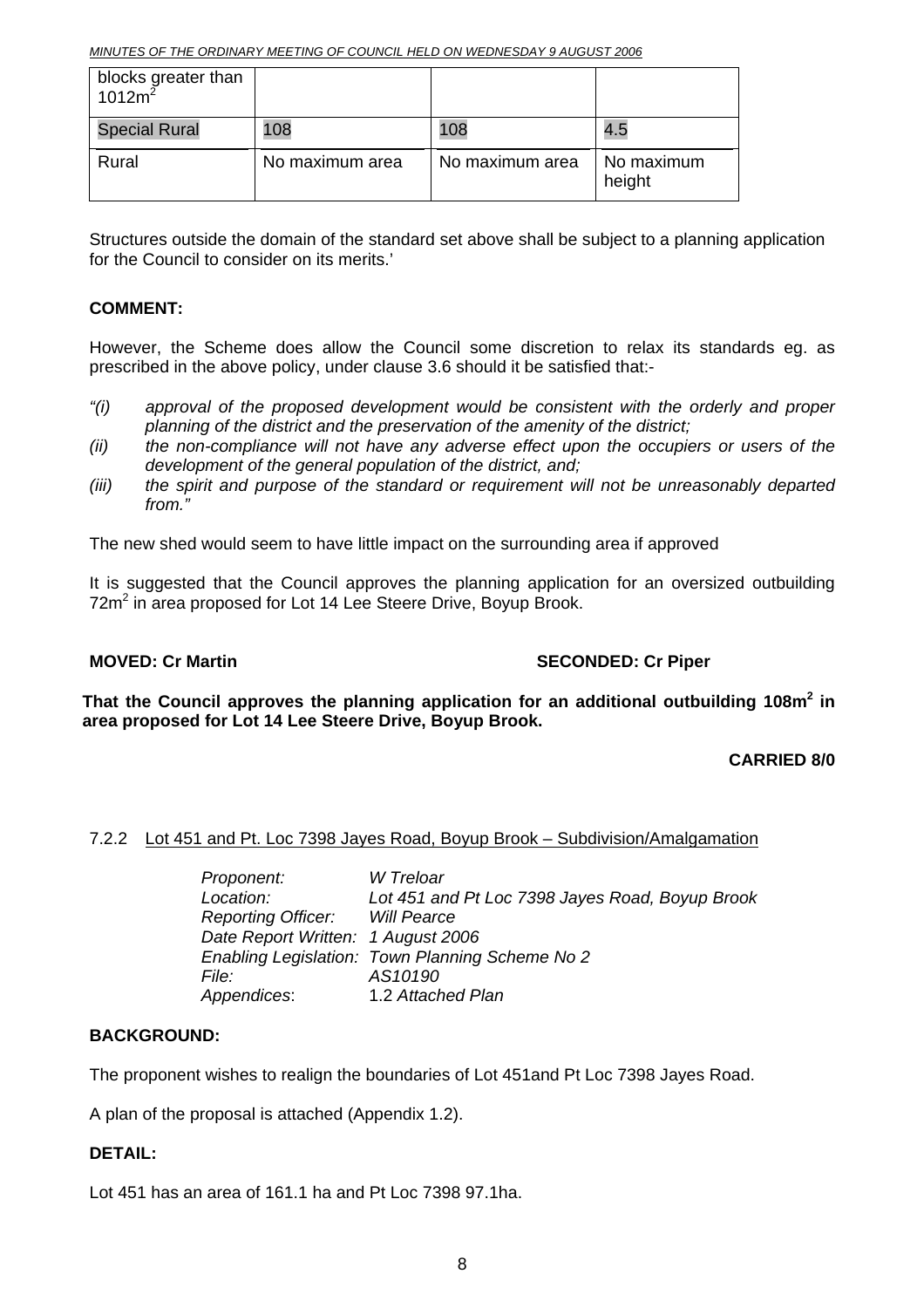<span id="page-8-0"></span>The new lots will be 84.5 and 76.6ha in area if approved. The realignment will provide logical boundaries adjacent to the road reserve.

The Council's 'Subdivisions and Amalgamations' policy states in part that:-

- *"1 In order to achieve the objectives contained in Clause 5.2 of the Scheme, the Council will not generally support the subdivision of land within the Rural Zone into lots having a minimum size of less than 40 hectares except for:* 
	- *a) Amalgamation;*
	- *b) Boundary realignments provided no additional lots are created;*
	- *c) Any subdivision required for public works;*
	- *d) Where the proposal is accompanied with supporting evidence outlining a land suitability and capability study for further development.*
- *2 in considering a plan of subdivision submitted to it for support, the Council shall have regard to the following matters:* 
	- *a) The size, dimensions and shape of each lot;*
	- *b) The situation and planning of each lot in relation to services, both present and prospective."*

#### **COMMENT**

The Jayes Road has been inspected by the Manager of Works and Services. It is in a satisfactory condition in compliance with the Council's 'Road Contribution' policy.

The area of each new lot complies with the Council's policy.

It is suggested that the proposal be supported.

#### **MOVED: Cr Oversby SECONDED: Cr Martin**

**That the Council supports the proposed subdivision of Lot 451 and Pt Loc 7398 Jayes Road, Boyup Brook to create two new lots being 84.5ha and 76.6ha in area.** 

#### **CARRIED 8/0**

#### 7.2.3 Lot 333 Short Street, Boyup Brook – Planning Application for a Storage Shed/Workshop

| Proponent:                   | D & R Peck                        |
|------------------------------|-----------------------------------|
| Location:                    | Lot 333 Short Street, Boyup Brook |
| <b>Reporting Officer:</b>    | <b>Will Pearce</b>                |
| Date Report Written:         | 2 August 2006                     |
| <b>Enabling Legislation:</b> | Town Planning Scheme No 2         |
| <i>File:</i>                 | AS <sub>1</sub>                   |
| Appendices:                  | 1.3 Attached Plan                 |
|                              |                                   |

#### **BACKGROUND:**

The proponent is seeking to establish a Storage Shed/Workshop on Lot 333 Short Street, Boyup Brook.

The proponent has forwarded all the relevant details to support the application as required by the Shire's Town Planning Scheme No. 2.

A plan is attached (see appendix 1.3).

#### **DETAIL:**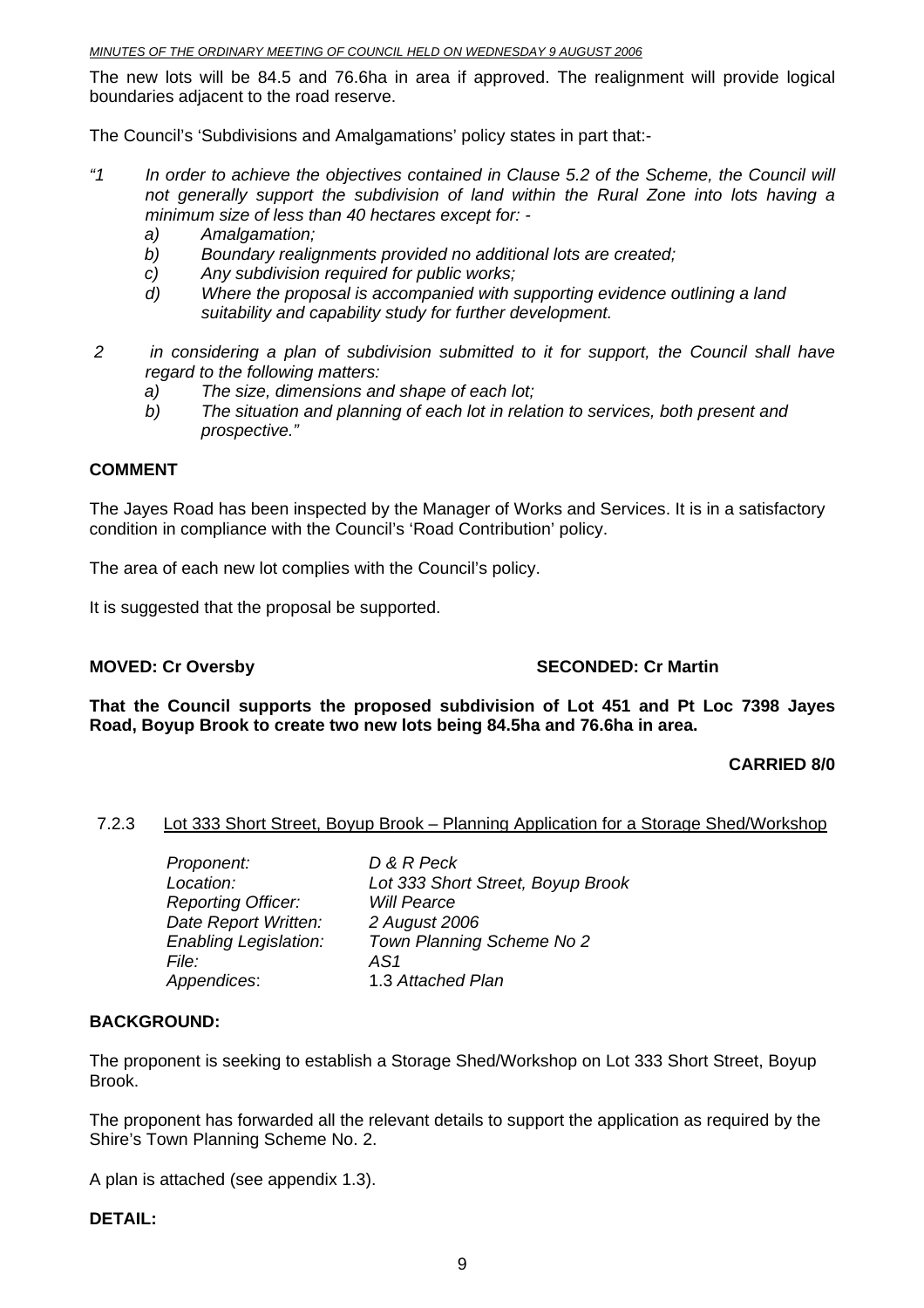Lot 333 Short Street, Boyup Brook is a property with a gross area of 4957 $m<sup>2</sup>$  and is zoned 'Light Industrial'.

The steel-framed colorbond shed will be 147  $m^2$  in area and used for plumbing business storage/workshop purposes, a permitted use for this property pursuant to the Scheme.

General requirements under the Council's Town Planning Scheme No. 2 include:-

- Setbacks the proposed setbacks are as follows:
	- front setback 14 metres rear setback – 3 metres

Although the Scheme does not provide for minimum setbacks in the 'Industrial' zone, the proposed setbacks are satisfactory in terms of Building Code and general planning requirements.

- Carparking The applicant indicates a car parking area although no specific details are provided. The Scheme provides for a minimum number of car parking spaces for this type of land use being 1 space per  $100m^2$  of gross floor space. Therefore, 2 parking bays are required. The Scheme also provides for construction standards of parking areas.
- Landscaping The scheme states that ……"*landscaping shall be undertaken and maintained to the Council's satisfaction for all development unless, in the opinion of the Council such landscaping is considered unnecessary*". The applicant has not provided a landscaping plan or details with the application. Council policy requires 5% of the area to be landscaped

It is suggested that as the block is a 'bush block' there is no need for further plantings or landscaping.

- Vehicle Crossover compliance with the Council's 'Crossover' policy will be required.
- Stormwater Disposal compliance with the Council's 'Building Stormwater Drainage' policy will be required.
- Proposed building materials are in compliance with Council policy.

#### **COMMENT:**

Overall, it is considered that the proposed development is acceptable and appropriate for approval.

There will be no shop front or visitations from customers.

It is suggested that the Council approves the planning application for the storage shed/workshop to be located at Lot 333 Short Street, Boyup Brook, subject to:-

- *1.* the proponent complying with the Town Planning Scheme No.2;
- *2.* a minimum of 2 car parking spaces are provided and shall be constructed, properly drained and sealed to the satisfaction of the Council as per the Scheme;
- *3.* crossovers are constructed to the Council's design specifications and levels;
- *4.* all stormwater run off from impervious surfaces being disposed of to the satisfaction of the Manager of Works and Services;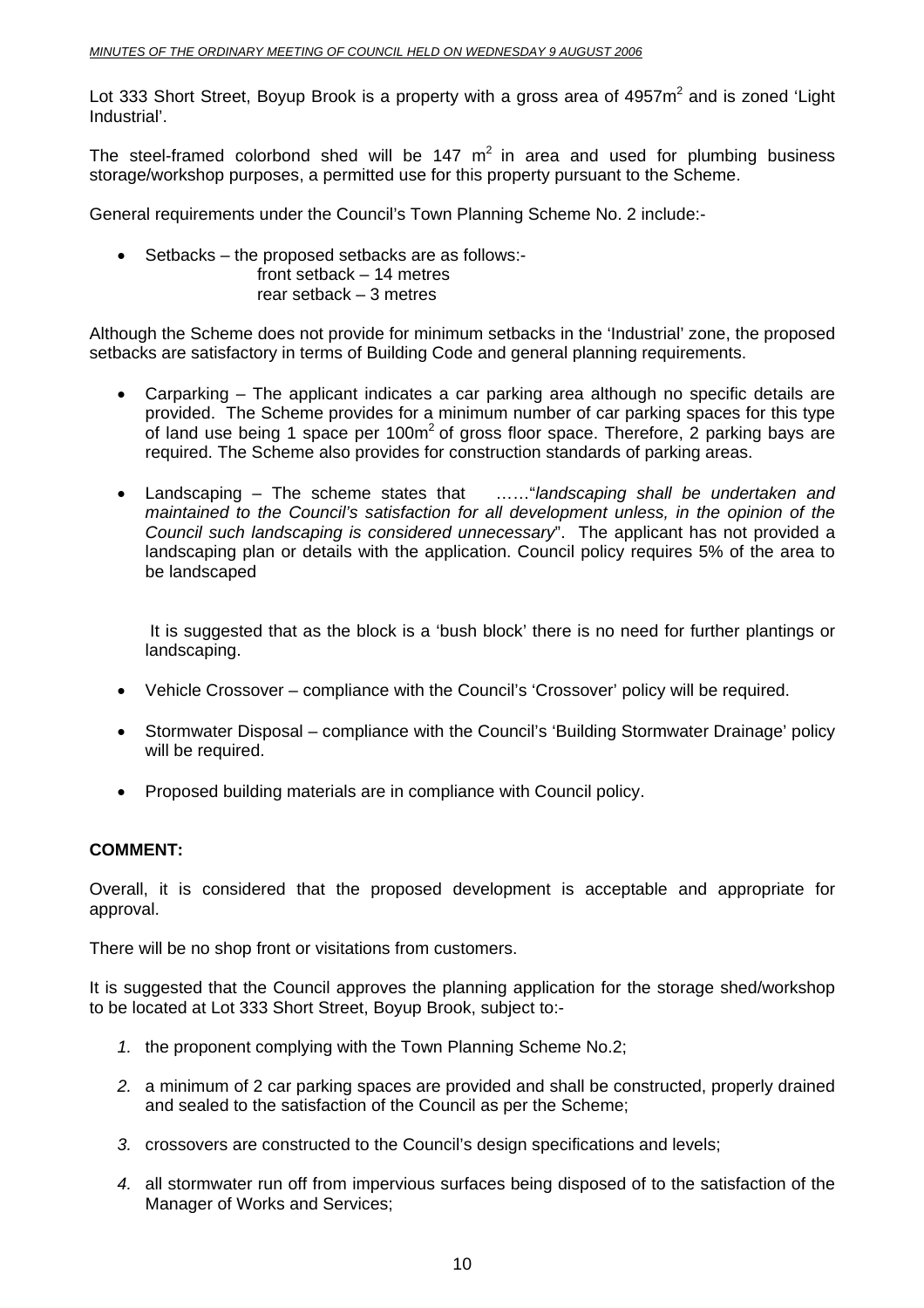- <span id="page-10-0"></span>*5.* the buildings comply with the Building Code of Australia;
- *6.* setbacks being:-

 front – 14 metres rear  $-3$  metres

**MOVED: Cr Piper SECONDED: Cr Moir** 

**That the Council approves the planning application for a storage shed/workshop to be located at Lot 333 Short Street, Boyup Brook, subject to:-** 

- **1. the proponent complying with the Town Planning Scheme No.2;**
- **2. a minimum of 2 car parking spaces being provided and shall be constructed, properly drained and sealed to the satisfaction of the Council as per the Scheme;**
- **3. crossovers being constructed to the Council's design specifications and levels;**
- **4. all stormwater run off from impervious surfaces being disposed of to the satisfaction of the Manager of Works and Services;**
- **5. the buildings complying with the Building Code of Australia;**
- **6. compliance with the Environmental Protection (Noise) Regulations 1997;**
- **7. setbacks being:-**

**front – 14 metres rear – 3 metres** 

#### **CARRIED 8/0**

#### 7.2.4 Youth Advisory Committee Minutes

| Proponent:                   | Shire of Boyup Brook             |
|------------------------------|----------------------------------|
| Location:                    |                                  |
| <b>Reporting Officer:</b>    | Keith Jones                      |
| Date Report Written:         | 3 August 2006                    |
| <b>Enabling Legislation:</b> | <b>Local Government Act 1995</b> |
| <i>File:</i>                 | IM/37/004                        |
| Appendices:                  | 1.4 - Minutes                    |

#### **BACKGROUND:**

A meeting of the Youth Advisory Committee was held on 25 July 2006.

Minutes of the meeting are laid on the table and circulated (refer to appendix 1.4).

#### **MOVED: Cr Oversby SECONDED: Cr Broadhurst**

#### **That the minutes of the Youth Advisory Committee meeting on 25 July 2006 be received.**

**CARRIED 8/0**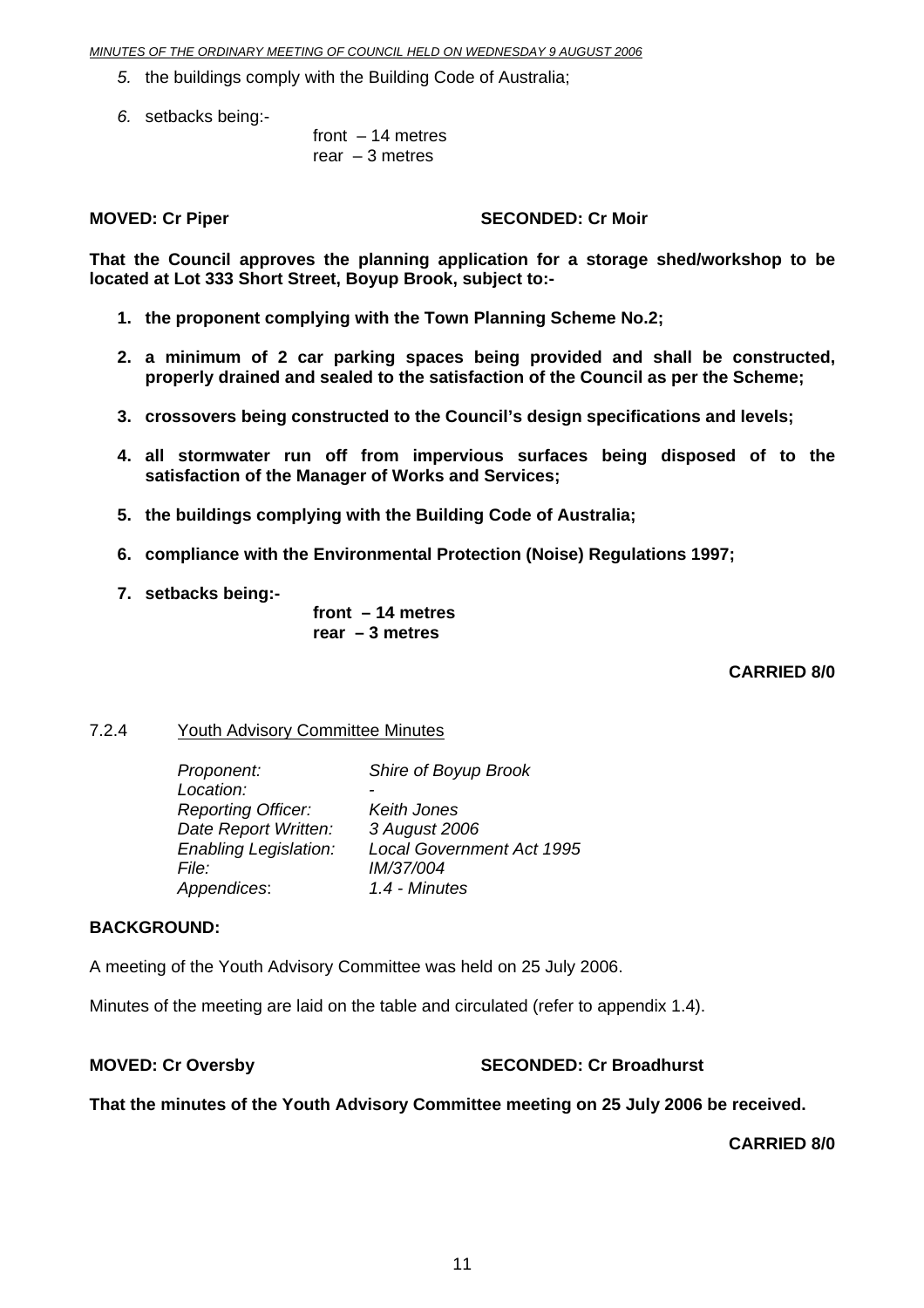<span id="page-11-0"></span>7.2.5 Recreation & Leisure Advisory Committee Minutes

| Proponent:                   | Shire of Boyup Brook             |
|------------------------------|----------------------------------|
| Location:                    |                                  |
| <b>Reporting Officer:</b>    | Keith Jones                      |
| Date Report Written:         | 4 August 2006                    |
| <b>Enabling Legislation:</b> | <b>Local Government Act 1995</b> |
| <i>File:</i>                 | RE/37/001                        |
| Appendices:                  | 1.5 Minutes                      |

#### **BACKGROUND:**

A meeting of the Recreation & Leisure Advisory Committee was held on the 3 August 2006.

Minutes of the meeting are laid on the table and circulated (refer to appendix 1.5).

**MOVED: Cr Martin SECONDED: Cr Piper** 

**That:-** 

- **1. the minutes of the Recreation & Leisure Advisory Committee held on 3 August 2006, be received;**
- **2. the proposed hockey shelter/storage shed be approved subject to:** 
	- **a) the design being based on the 'Settler' shed dimensions as presented;**
	- **b) the site location being central to Hockey Oval No. 1;**
	- **c) being located so as to not block out views of the river for any residence in Beatty Street;**
- **3. individual horse riders may exercise their horses on the 2nd paddock at the Flax Mill, subject to the rider being with the horse at all times;**
- **4. an application for Community Sport and Recreation Facilities Funding be submitted seeking a 1/3 contribution (\$20,000) for new Hockey Ground toilets/changerooms as presented, and subsequently endorsed by the Council, in May 2006.**

 **CARRIED 8/0** 

## **7.3 CORPORATE SERVICES**

7.3.1 Accounts for Payment

*Proponent: Shire of Boyup Brook Location: - Reporting Officer: Keith Jones Date Report Written: 3 August 2006 Enabling Legislation: Local Government Act 1995 File: FM/10/003 Appendices*: *1.6 – Payments* 

**BACKGROUND:**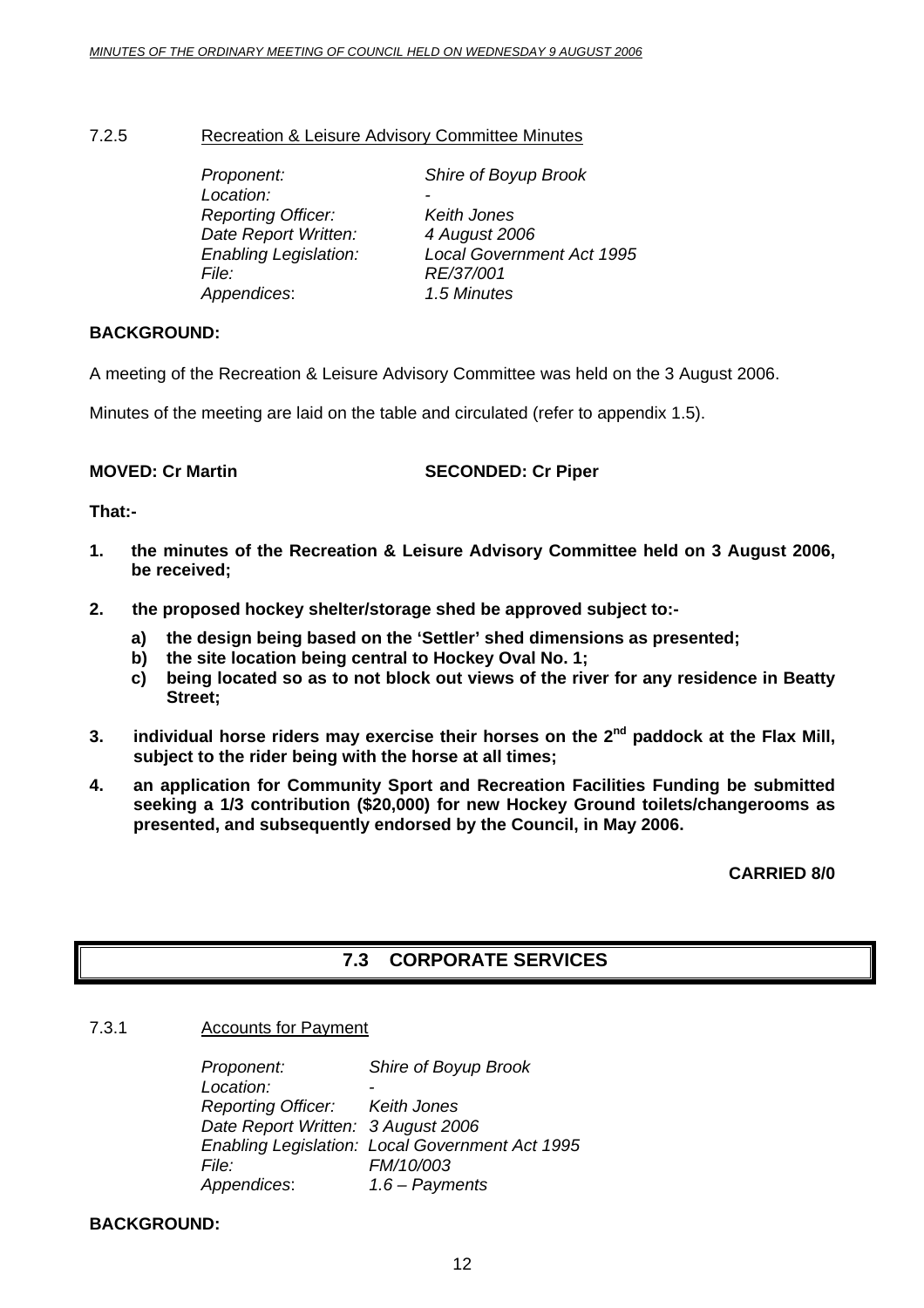<span id="page-12-0"></span>Invoices have been received during the month of July 2006.

#### **DETAIL:**

Accounts are presented for consideration (see appendix 1.6) or where paid by direct debit pursuant to the Council's "Authorisation to Incur Debts and Make Payments" policy.

#### **COMMENT:**

It is suggested that the recommendation be considered.

**MOVED: Cr Broadhurst SECONDED: Cr Oversby**

#### **That the accounts as presented totaling \$196,011.46 as-**

- **1. cheque voucher numbers 15192-15260 be approved for payment;**
- **2. paid by**
	- **a. direct electronic payments through the Municipal Account;**
	- **b. cheque voucher number 2065 paid through the Chief Executive Officer's Advance Account;**

 **be endorsed.** 

#### **CARRIED 8/0**

#### 7.3.2 Monthly Statement of Financial Activity

| Proponent:                         | Shire of Boyup Brook                            |
|------------------------------------|-------------------------------------------------|
| Location:                          |                                                 |
| Reporting Officer: Keith Jones     |                                                 |
| Date Report Written: 3 August 2006 |                                                 |
|                                    | Enabling Legislation: Local Government Act 1995 |
| File:                              | FM/10/003                                       |
| Appendices:                        | 1.7 Statement                                   |

#### **BACKGROUND:**

A monthly financial report is presented for consideration.

#### **DETAIL:**

Section 6.4 of the Local Government Act 1995 places financial reporting obligations on local government operations.

Regulation 34 (1)–(4) of the Local Government (Financial Management) Regulations 1996 requires the local government to prepare a 'Monthly Statement of Financial Activity'.

The regulations also prescribe the content of the report.

The report is attached – see appendix 1.7

#### **COMMENT:**

It is suggested that the recommendation be considered.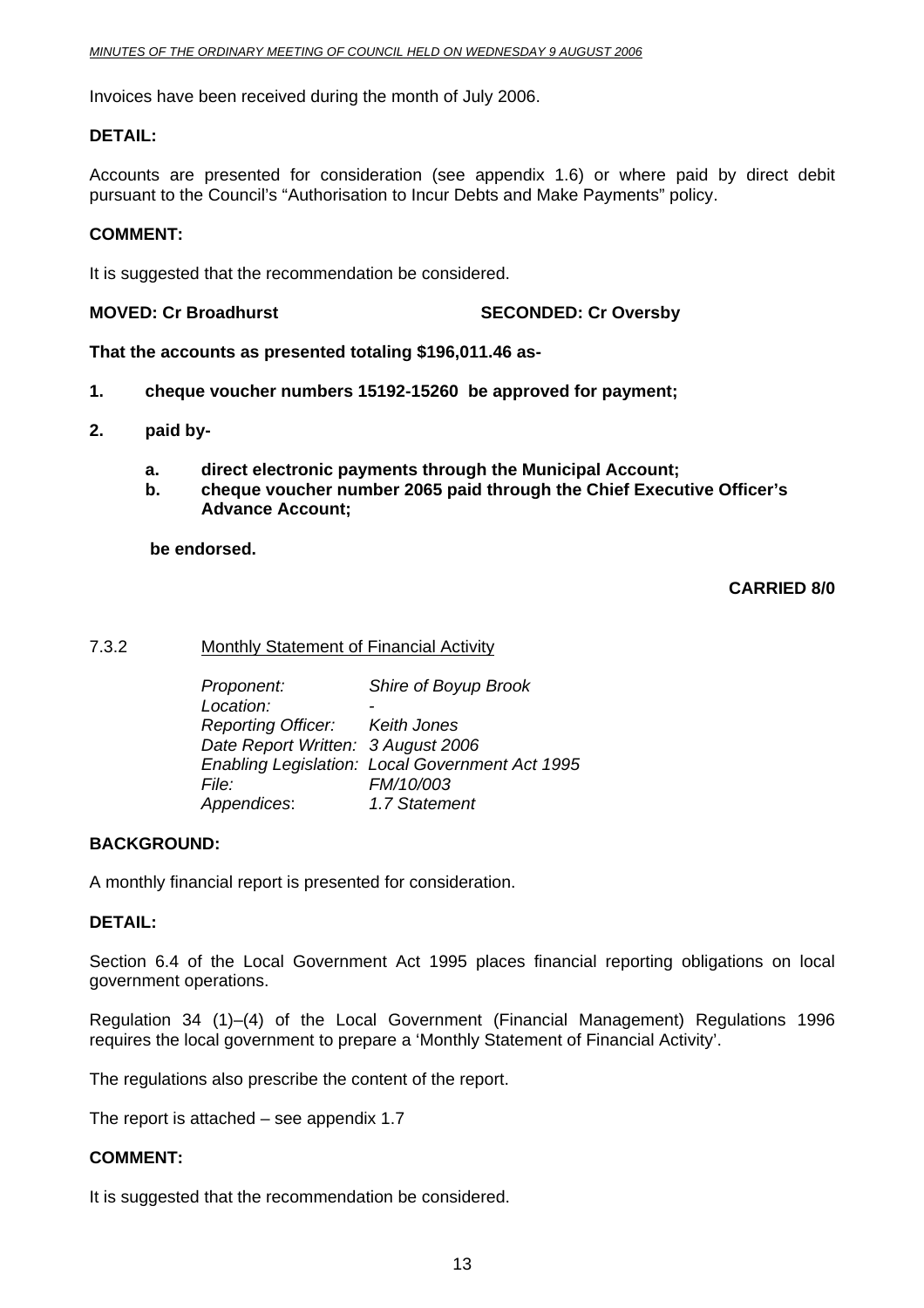#### <span id="page-13-0"></span>**MOVED: Cr Downing Case Conduct 2 SECONDED: Cr Broadhurst**

#### **That the Monthly Statement of Financial Activity as presented, be received subject to being further considered at the Council's September 2006 meeting.**

#### **CARRIED 8/0**

#### 7.3.3 Warren Blackwood Economic Alliance Minutes

| Proponent:                   | Warren Blackwood Economic Alliance |
|------------------------------|------------------------------------|
| Location:                    | -                                  |
| <b>Reporting Officer:</b>    | <b>Will Pearce</b>                 |
| Date Report Written:         | 21 July 2006                       |
| <b>Enabling Legislation:</b> | $\overline{\phantom{0}}$           |
| <i>File:</i>                 | GR/31/006                          |
| Appendices:                  | 1.8 - Minutes                      |
|                              |                                    |

#### **BACKGROUND:**

A meeting of the Warren Blackwood Economic Alliance was held on 30 May 2006.

Minutes of the meeting are laid on the table and circulated (refer to appendix 1.8).

#### **MOVED: Cr Martin SECONDED: Cr Broadhurst**

**That the minutes of the Warren Blackwood Economic Alliance held on 30 May 2006 be received.** 

#### **CARRIED 8/0**

#### 7.3.4 Central Great Southern Salt Land Recovery Committee – Donation Request

 *Proponent: Central Great Southern Salt Land Recovery Committee Location: Reporting Officer: Will Pearce Date Report Written: 27 July 2006 Enabling Legislation: Local Government Act 1995 File: FM/25/008 Appendices*: -

#### **BACKGROUND:**

The Central Great Southern Salt Land Recovery Committee has written requesting a donation of \$250.00 to go towards their campaign

#### **DETAIL:**

The committee's aim is to reduce the salinity problems in the wheatbelt via the drainage of salt water down the Blackwood River.

Representatives from this group presented their aims to the Boyup Brook Shire Council at its August 2005 meeting.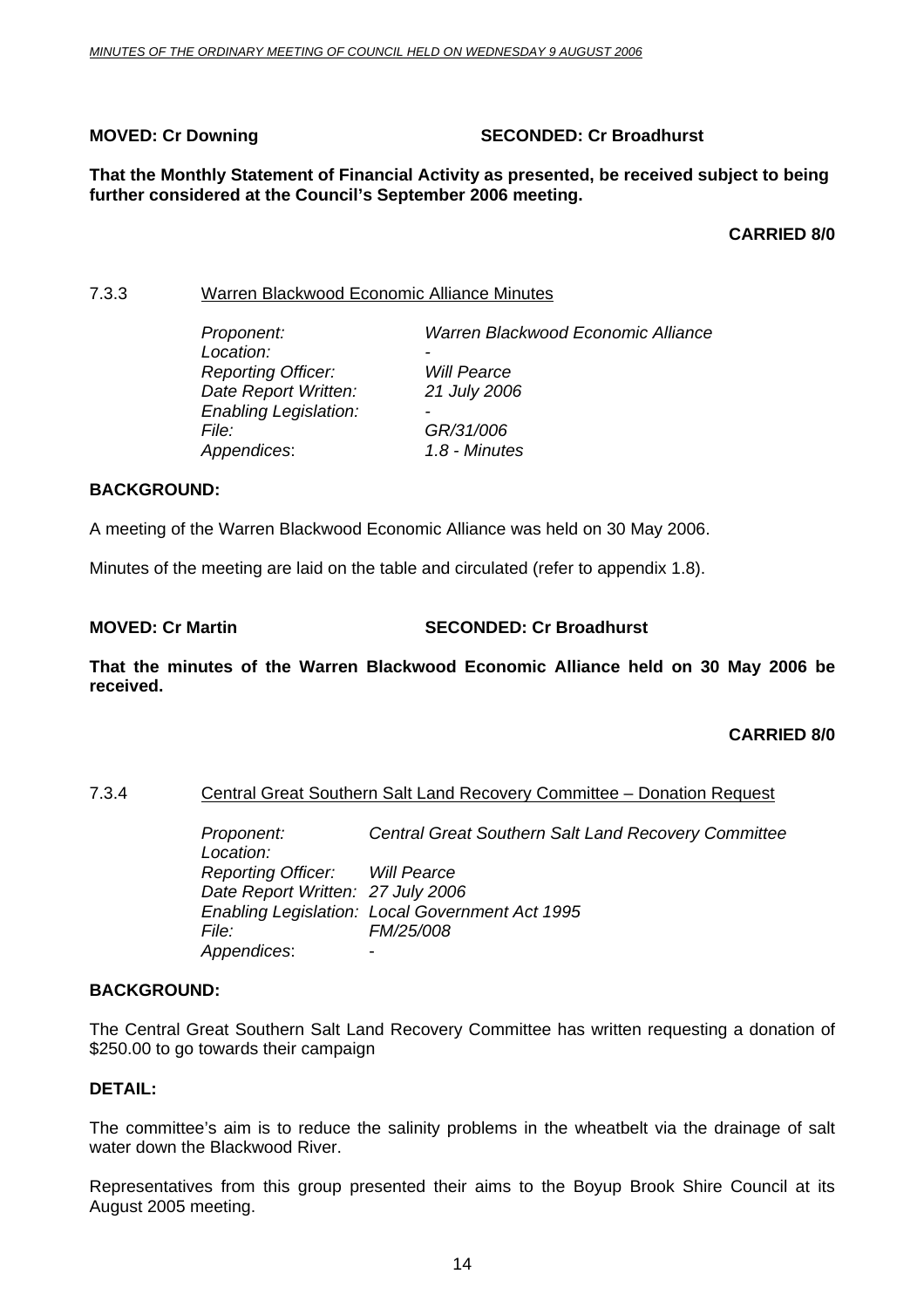#### <span id="page-14-0"></span>The group writes-

*'If your Shire could see their way clear to donate \$250.00 to our campaign, we would be very grateful. The original funding of \$250,000.00 for the Feasibility Study has risen to \$400,000.00 with an injection of funds by CSIRO. CSIRO will be carrying out the field work. Our Federal and State Parliamentarians have been most helpful and completely supportive of our aims.'*

The Council's 'Donations' policy state in part-

#### 'General

The Chief Executive Officer may in consultation with the Shire President approve extraordinary donation requests up to \$100.00 in cash, or \$500.00 in-kind (excluding administrative support eg. photocopying), to local community groups throughout the year when requested.

The Council will budget \$500.00 per year in cash for this purpose.

Extraordinary in-kind support may be carried out during normal working hours where there is no impact on work programs.

The CEO shall reject all other requests throughout the year outside the donation funding program.'

#### **COMMENT:**

The Council has the right to consider such applications on their merits outside the donations programme.

Should it decide to make a donation, it is recommended that the funds are derived from line item 'Donations' in Schedule 4 of the 2006/07 budget.

It is suggested that the request be declined.

#### **MOVED: Cr Martin SECONDED: Cr Downing**

**That the Council declines the request from the Central Great Southern Salt Land Recovery Committee seeking financial support.** 

#### **CARRIED 5/3**

#### 7.3.5 Review of Policy - Councillors – Travel Reimbursement and Loss of Earnings

 *Proponent: Shire of Boyup Brook Location: Boyup Brook Reporting Officer: Date Report Written: 21 July .2006 File: CM/43/001 Appendices*: -

*Enabling Legislation: Local government Act 1995* 

#### **BACKGROUND:**

The Council at its July 2006 meeting requested that the 'Councillors – Travel Reimbursement and Loss of Earnings' policy be reviewed.

Clarification was requested relating to travel claims for Councillors attending non-Council meetings as appointed delegates and for those Councillors living in the Boyup brook townsite.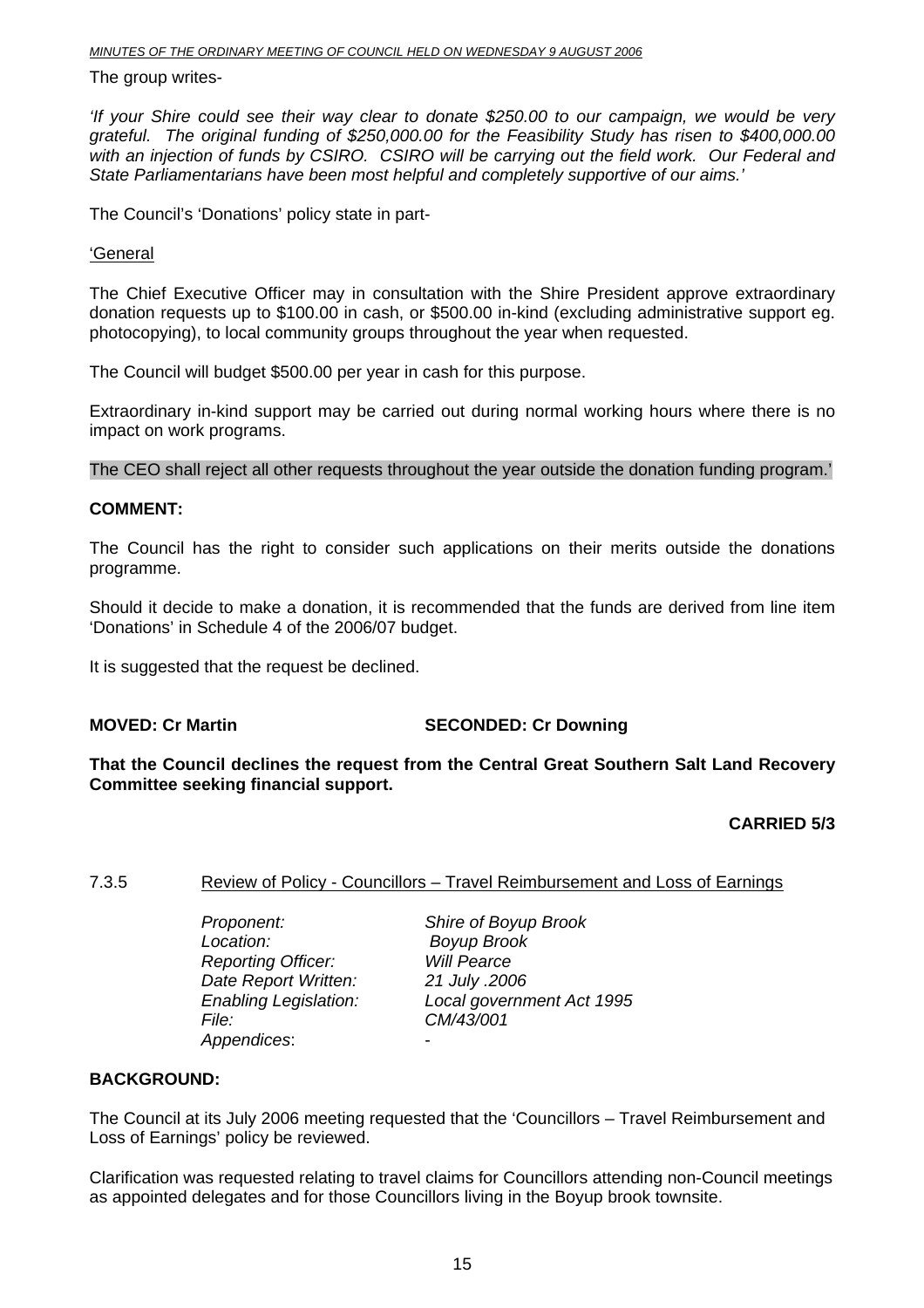#### **DETAIL:**

The policy states-

*'Objective* 

To determine the extent to which expenses incurred by an Elected Member while performing their duties will be reimbursed.

#### *Statement*

Expenses necessarily incurred by Elected Members in carrying out the functions of their office, or in the performance of an act under express authority of Council, may be claimed.

The Council will meet costs associated with: -

- 1 childcare incurred by the elected member where that member attends at a Council meeting or a Committee meeting, where he or she is a member, to a maximum of \$10 per hour. Child minding fees are applicable for children, either of natural birth or guardianship, determined by legal process;
- 2 travel costs where an Elected Member attends a Council meeting or a meeting as a member of Council appointed to a management or advisory Committee;
- 3 where an Elected Member attends other meetings as a nominated delegate of the Council;
- 4 rental charges associated with one telephone and facsimile machine at a member's place of residence;
- 5 In submitting a claim for expenses incurred under these circumstances, Elected Members shall detail on the prescribed form the date of the claim, particular area of travel and nature of business, distance travelled and vehicle engine displacement;
- 6 A claim form need not be submitted for travel reimbursement where that member attends a Council meeting. Travel reimbursement will be paid automatically on a quarterly basis;
- 7 Details of other expenses should also be submitted on this form, supported by actual invoices or receipts;
- 8 The amount payable in respect of travelling expenses shall be that assessed at the applicable rate per kilometre as detailed in the Local Government Officer's Award;
- 9 Wherever possible, the use of a Council owned vehicle should be made by prior arrangement with the Chief Executive Officer to attend meetings.

Elected Members electing to receive reimbursement of expenses in accordance with the provisions of this policy shall submit the appropriate claim form, together with supporting documentation, within two months of those expenses being incurred.

Expenses not claimed within two months of being incurred or falling due shall be deemed forfeited.'

Clause 3 states that claim travels claims by Councillors for attending non-Council committee meetings for example tourism, roads, as a delegate of the Council are appropriate**.** 

Council delegates for these committees were determined at the July 2006 meeting – please refer to item 7.3.3.

The policy does not disallow any Councillor who resides in the townsite from claiming travel costs when attending meetings held in Boyup Brook.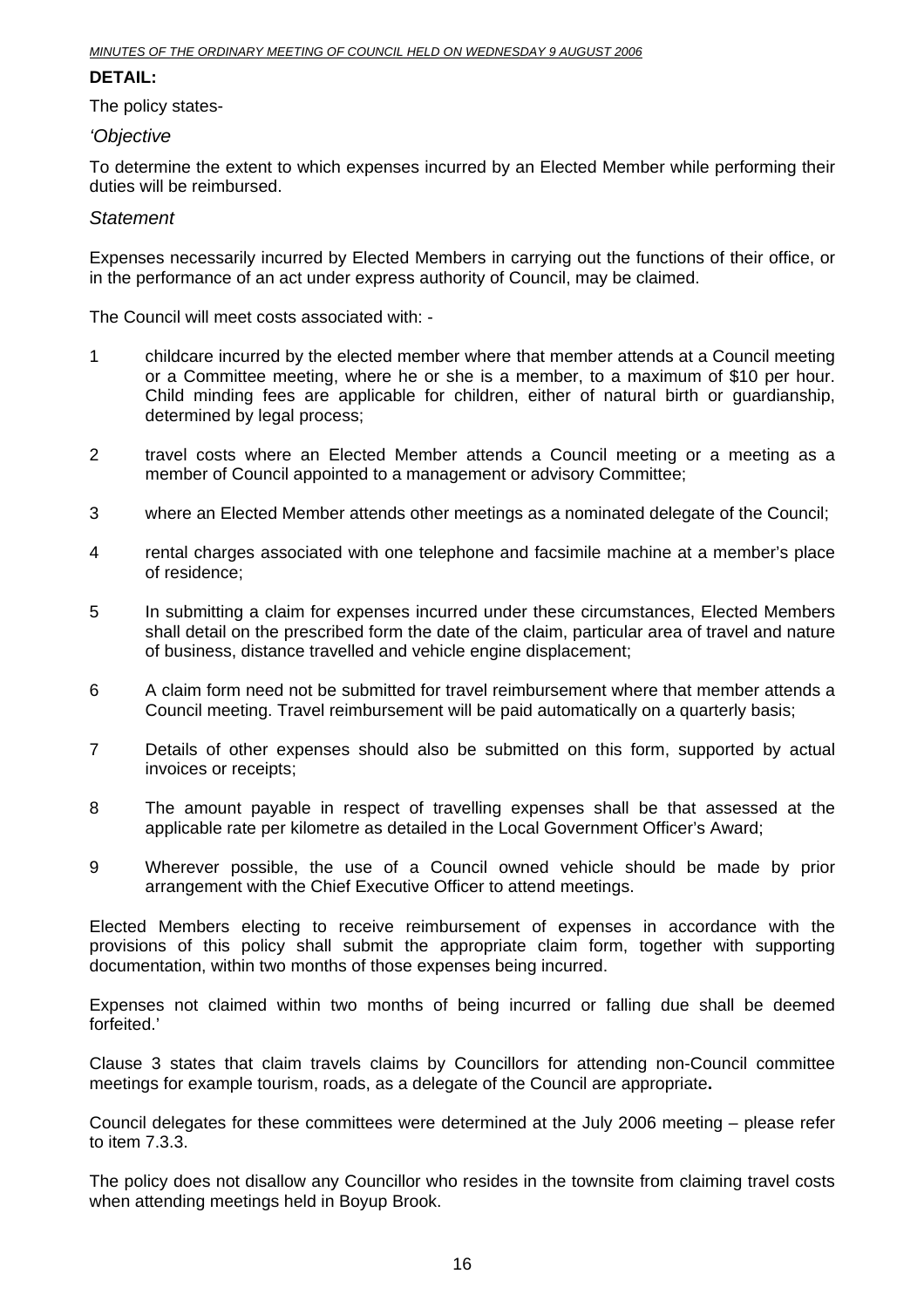#### **COMMENT:**

The policy is deemed to be appropriate and fair for all Councillors.

Suggested improvements or amendments from Councillors are certainly encouraged being put forward for consideration.

#### **MOVED: Cr Martin SECONDED: Cr Oversby**

**That the Council move into a committee of the whole pursuant to clause 15.6 of the Standing Orders, Local Law No.1**.**to allow members free discussion on the matter.** 

 **CARRIED 8/0** 

#### **MOVED: Cr Martin SECONDED: Cr Piper**

**That the Council moves out of committee of the whole puruant to clause 15.6 of the Standing Orders, Local Law No.1.** 

**CARRIED 8/0** 

**MOVED: Cr Martin SECONDED: Cr Piper** 

**That the Council amends the 'Councillors – Travel Reimbursement and Loss of Earnings' policy as highlighted:-** 

#### *'Objective*

**To determine the extent to which expenses incurred by an Elected Member while performing their duties will be reimbursed.** 

#### *Statement*

**Expenses necessarily incurred by Elected Members in carrying out the functions of their office, or in the performance of an act under express authority of Council, may be claimed.** 

**The Council will meet costs associated with: -** 

- **1 childcare incurred by the elected member where that member attends at a Council meeting or a Committee meeting, where he or she is a member, to a maximum of \$10 per hour (delete). Child minding fees are applicable for children, either of natural birth or guardianship, determined by legal process;**
- **2 travel costs where an Elected Member attends a Council meeting or a meeting as a member of Council appointed to a management or advisory Committee;**
- **3 where an Elected Member attends other meetings as a nominated delegate of the Council;**
- **4 rental charges associated with one telephone and facsimile machine at a member's place of residence;**
- **5 In submitting a claim for expenses incurred under these circumstances, Elected Members shall detail on the prescribed form the date of the claim, particular area of travel and nature of business, distance travelled and vehicle engine displacement;**
- **6 A claim form need not be submitted for travel reimbursement where that member attends a Council meeting (delete, replace with 'The travel log register to be**